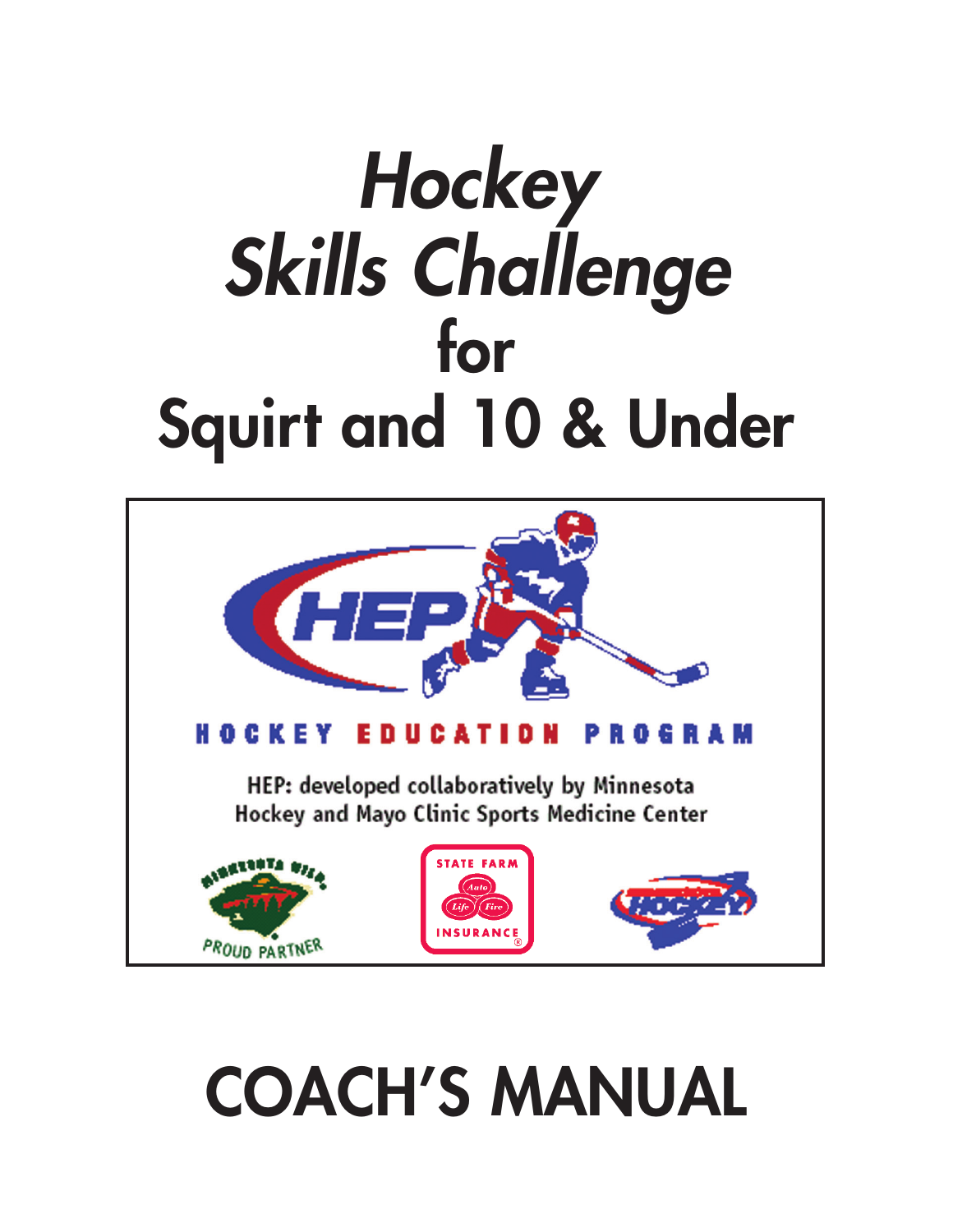

This coach's manual is intended to provide the instructions and tools to conduct the Squirt and 10 & Under Minnesota Hockey - HEP (Hockey Education Program) Skills Challenge.

# **Table of Contents**

| Skater Skill Test 1 - Forward & Backward Skating 5              |
|-----------------------------------------------------------------|
|                                                                 |
| Skater Skill Test 3 - Zig-Zag Control Turns 6                   |
| Skater Skill Test 4 - Figure 8 Forward & Backward 6             |
| Skater Skill Test 5 - Puck Control Big Zig-Zag 7                |
|                                                                 |
|                                                                 |
| Goalie Skill Testing Procedure 11                               |
| Goalie Skill Test 1 - Forward Figure 8 "C" Cuts 12              |
| Goalie Skill Test 2 - Backward Figure 8 "C" Cuts 12             |
| Goalie Skill Test 3 - Shuffle Step Around Top of Crease 13      |
| Goalie Skill Test 4 - "X" Drill Pipe to Pipe Then Diagonally 13 |
| Goalie Skill Test 5 - 5 Puck Backhand Clear Pass 14             |
|                                                                 |
|                                                                 |
|                                                                 |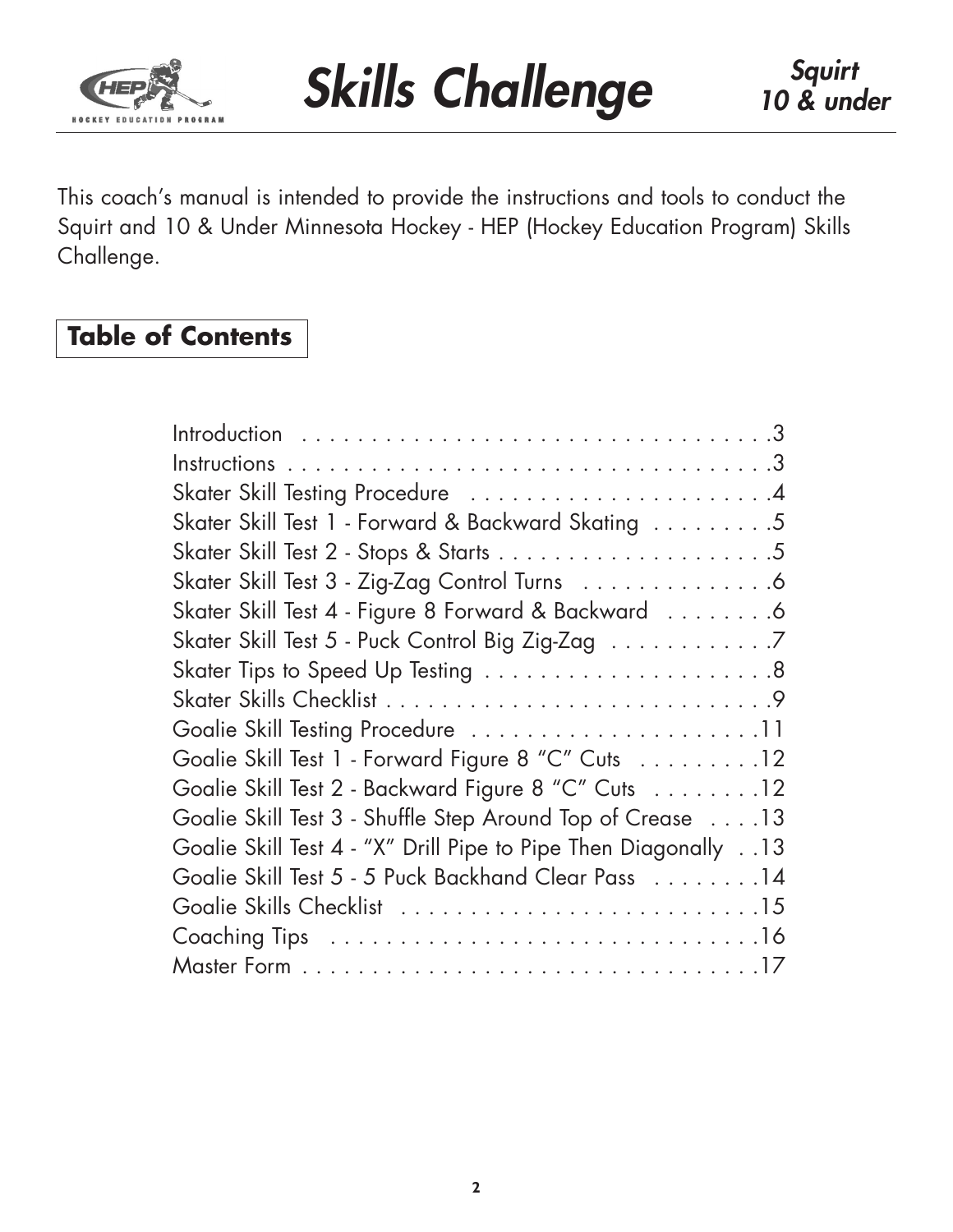

# **Introduction**

Coach, you have a unique opportunity and responsibility because you are charged with teaching and developing your players' hockey skills. A player's success and ultimate enjoyment of the game is directly related as to how well you do that. The HEP "Skills Challenge" provides a guide for teaching and developing the skills required to play the game. There are three components to the skills challenge program.

- Coach's Manual provides the instructions for the Skills Challenge program, instructions for the skill tests and a skill checklist.
- Player Evaluation Form Each player receives a report of his test times at the beginning of the season and the end of the season and can compare his or her times with those at his or her level on a state-wide basis.
- "Skills Challenge" Website Times for each players will be entered on the website and in real-time one can view the state-wide average time, top 10% time and best time for each classification of play.

A player's enjoyment of the game will be a direct result of how well they master the basic hockey skills. The "Skill Challenge" provides a guide as well as a measure as to how well a player is doing and the areas needing work. Practice makes permanent. Teach your player the proper techniques. Most importantly you are a skill instructor and not a drill instructor.

Practice the basic skills at every practice. Using the "Skills Challenge" checklist, plan your season so that you cover each of the skills. Use the "Skills Challenge" to communicate with the parents of your team. In the long run it is not your win-loss record that really counts, but whether or not you have been able to help your players learn and develop. Practice can be FUN if your players continue to get better.

# **Instructions**

- 1. Introduce the Hockey Education Program Skills Challenge at your "Parent Meeting".
- 2. Conduct "Early Season" skill tests during first two weeks of practice.
- 3. Enter results of "Early Season" skill tests on the HEP Skills Challenge website.
- 4. Distribute "Participation Helmet Decal" to players having completed the "Early Season" skill tests.
- 5. Practice skills at every practice.
- 6. Conduct "Mid Season" skill tests (optional).
- 7. Conduct "Late Season" skill tests at the end of the season.
- 8. Enter results of "Late Season" skill tests on the HEP Skills Challenge website.
- 9. Complete the "Player Evaluation Form" and distribute to players. Association, District and State results are available from the HEP Skills Challenge website.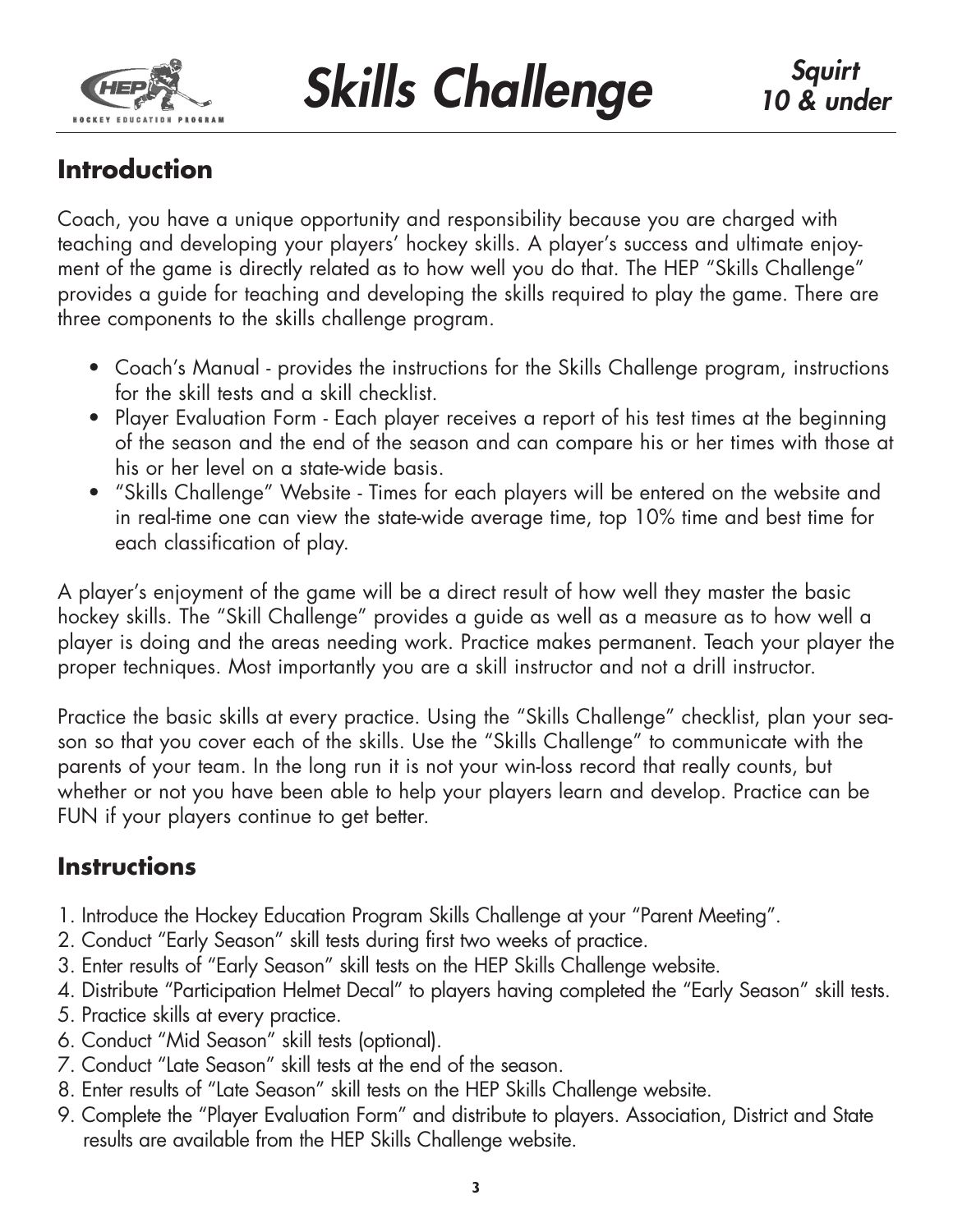

# **Skill Test Procedure**

The skill tests in this program are outlined on the following pages.

EACH TEST MUST BE SET UP ACCORDING TO ITS DIAGRAM.

## **Testing Guidelines**

- 1. Players must wear full protective equipment, including helmets and facemasks, for all tests. They always carry their stick.
- 2. Before doing each skills test, give a demonstration.
- 3. Have a starter at the starting line and signal the start with a whistle or a drop of the arm.
- 4. Where pylons are positioned, use Red Magnum permanent marker to mark the exact location. Make sure the player skates around the pylon as outlined in each skills test.
- 5. If a player falls or loses the puck the first time, let them repeat. If a player falls or loses the puck the second time, they must get up and continue the test.
- 6. Make sure the player does not start to slow down until after they have crossed the finish line.
- 7. The timer starts the watch when the player begins movement. The timer stops the watch as soon as the first skate crosses the finish line.
- 8. To ensure uniform accuracy, time must be recorded to hundredths of a second.

## **Testing Equipment Required**

- \* Whistles
- \* Stopwatches
- \* 18 pylons
- \* 100 foot measuring tape
- \* Red Magnum permanent marker
- \* Clipboards for each station
- \* Pencils for recording scores
- \* Hockey Skills Result Worksheets for each station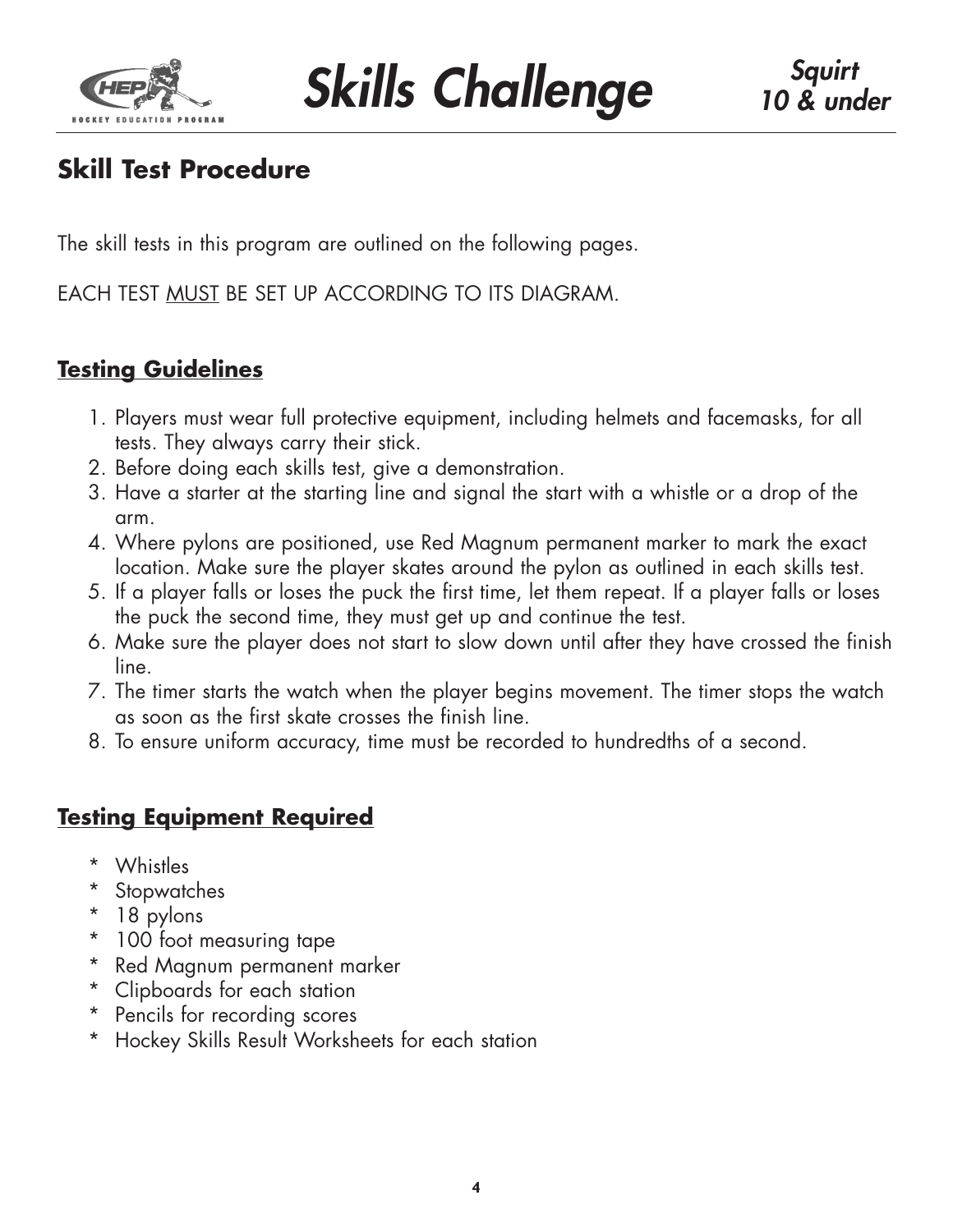

# **Skills Challenge Skills Squirt**

# **Skater Skill Test #1 - Forward and Backward Skating (90 Feet)**



## **Forward and Backward Skating**

- 1. Distance 90 feet. 2 pylons: one at Start/Finish Lines & other at Red Line.
- 2. Starter & Timer at Finish Line.
- 3. Player starts with both skates behind the start line.
- 4. Timer stops watch when player's first skate crosses the finish line.
- 5. Players will have 2 attempts at this test. Record both scores.

# **Skater Skill Test #2 - Stops and Starts for Speed**



## **Stops & Starts**

- 1. Distance 30 feet to 60 feet. Place pylon at Start & Finish Lines.
- 2. Starter at Start Line & Timer at Finish Line.
- 3. Player starts with both skates behind the start line.
- 4. Start at Blue Line Stop at Red Line Back to Blue then up to Far Blue & Back to Blue Line where it began.
- 5. Timer stops watch when player's first skate crosses the finish line.
- 6. Players will have 2 attempts at this test. Record both scores.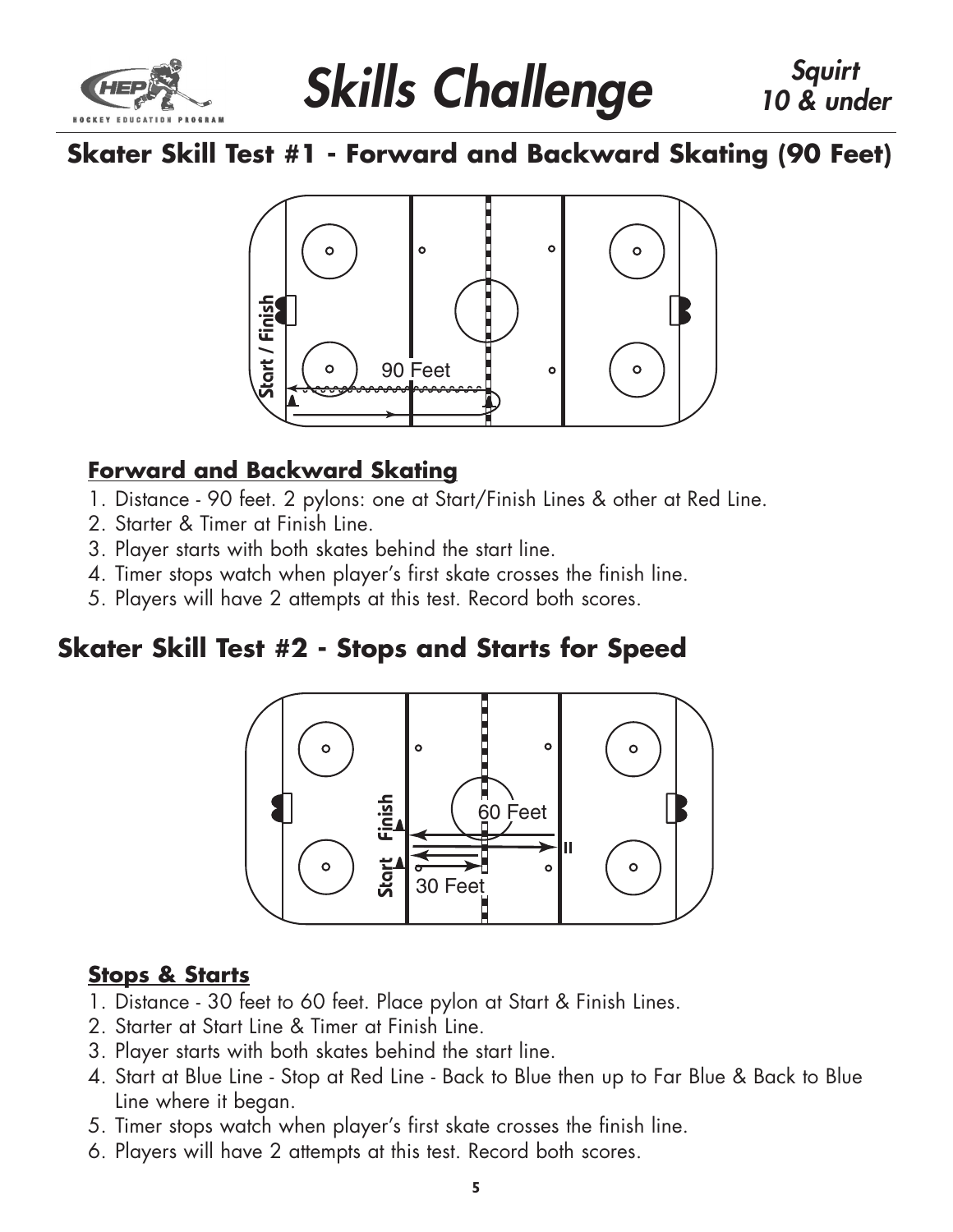



# **Skater Skill Test #3 -Zig-Zag Control Turns**



## **Zig-Zag Control Turns**

- 1. Distance 30 to 60 feet. Place pylons at start & finish lines and at the 2 places player does control turns. NOTE: At many rinks the neutral zone is shorter than 60 feet. There must be 30 ft. between each stop & start location. The finish line is 60 ft. from 2nd control turn location.
- 2. Starter at Start Line & Timer at Finish Line.
- 3. Player starts with both skates behind the start line.
- 4. Timer stops watch when player's first skate crosses the finish line.
- 5. Players will have 2 attempts at this test. Record both scores.

## **Skater Skill Test #4 - Circle Figure 8 Forward and Backward**



## **Circle Figure 8 Forward & Backward**

- 1. Distance Figure "8" pattern on two face-off circles at one end of rink. Place pylons for start and finish in line with face-off dots and behind the goal line. Place 3 pylons on edge of face-off circle as shown in the above diagram.
- 2. Starter at Start Line & Timer at Finish Line.
- 3. Player starts with both skates behind the start line.
- 4. Timer stops watch when player's first skate crosses the finish line.
-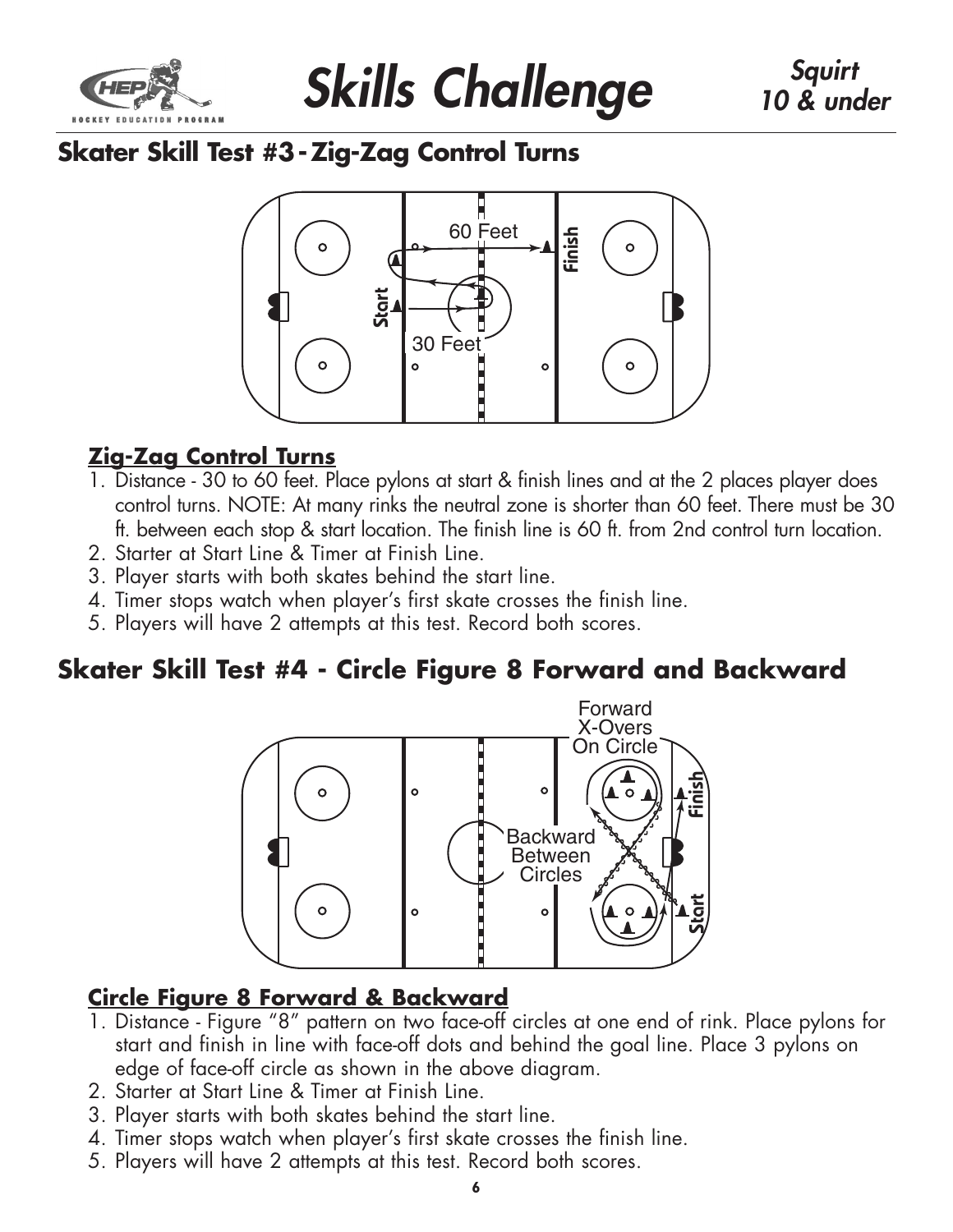

**Skills Challenge Skills Skills Squirt** 

# **Skater Skill Test #5 - Puck Control - Big Zig-Zag Course**



## **Puck Control - Big Zig-Zag Course**

- 1. Distance 90 feet. Place 1st pylon at Start/Finish Line. Place 2nd pylon on bottom "hash line" of circle, place 3rd pylon at top of circle, place 4th pylon 5 ft. from boards in line with face-off dot apart, place 5th pylon at red line in line with face-off dots.
- 2. Starter & Timer at Start/Finish line.
- 3. Player starts with both skates and puck behind the start line.
- 4. Timer stops watch when player's first skate crosses the finish line (not the puck).
- 5. Player weaves a pattern up to the 5th pylon, then does a tight turn and accelerates forward as fast as possible back to start/finish line.
- 6. Players will have 2 attempts at this test. Record both scores.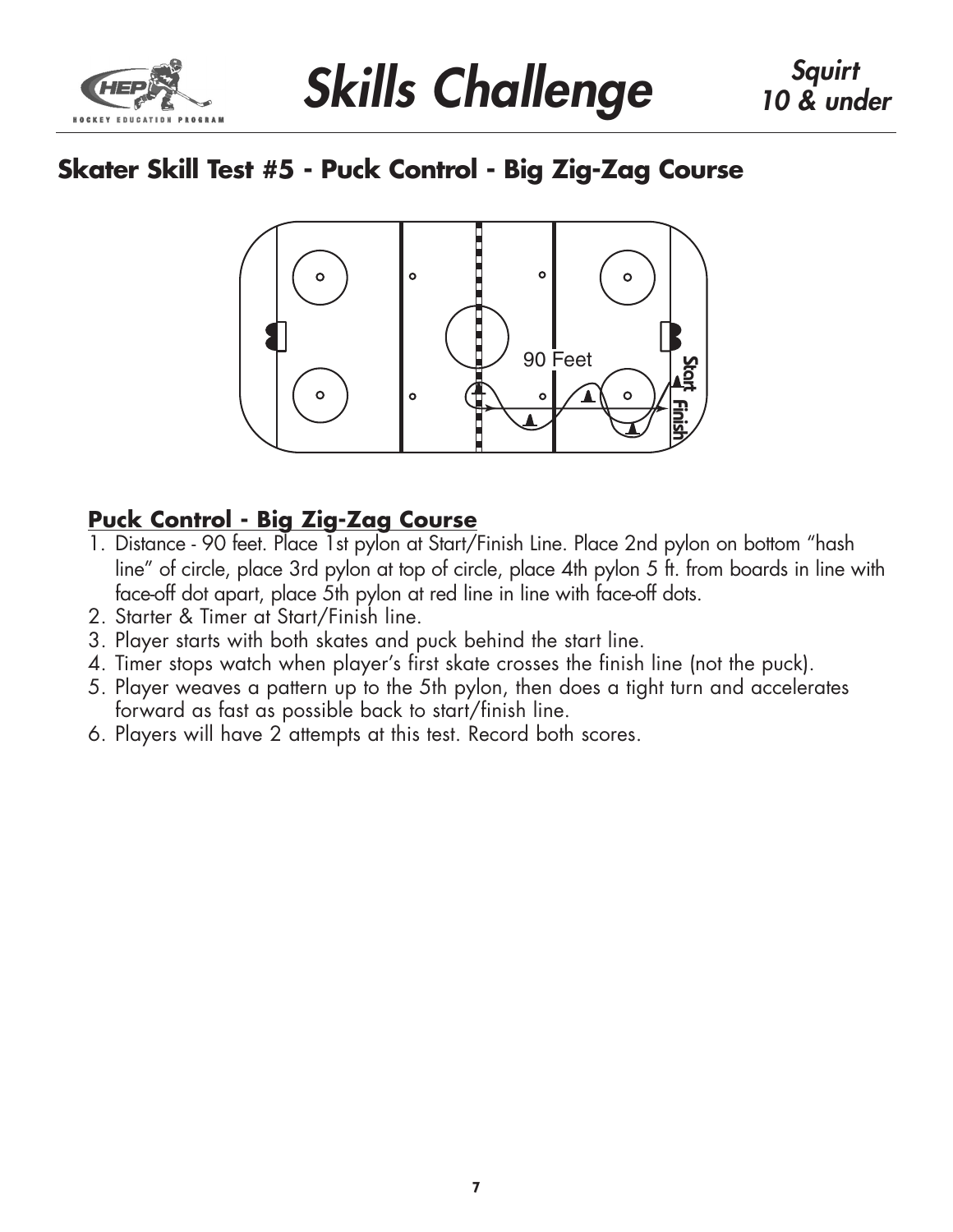

# **Tips to Speed Up Testing**

To complete the drills quickly, it is possible to run 3-5 skills tests at the same time. This requires the assistance of extra people (starters, timers and possible recorders). Depending on how many teams are sharing the ice, please try and follow one of the sequences listed below.



- 1. All five stations set up at one time. Use Red Magnum permanent marker to mark the spot where each cone placed.
- 2. There can be one to three teams on the ice at a time. Divide the players up into 5 groups. Make sure that the players' names for each team are on the correct score sheets.
- 3. You will need 5 starters and 5 timers/recorders.
- 4. Use tag board and number each station on the ice. This will make it easier for players to rotate from station to station.
- 5. Plan on 5 to 10 minutes at each station (depending on how many teams are being tested at one time).
- 6. Keep players in the same order when moving from one station to the next. Also, the clipboard with the group skills score sheet travels with the players as they go from one station to the next station.
- 7. Stations #1 & #2 (Forward & Backward Acceleration) can be combined into one station.
- 8. Hold each group of players till everyone in all the groups is finished at their station. When all station areas are finished, rotate groups.
- 9. Demonstrate each drill when the players rotate to the next station.
- 10. Warm-up players for 5 minutes before any drills are started.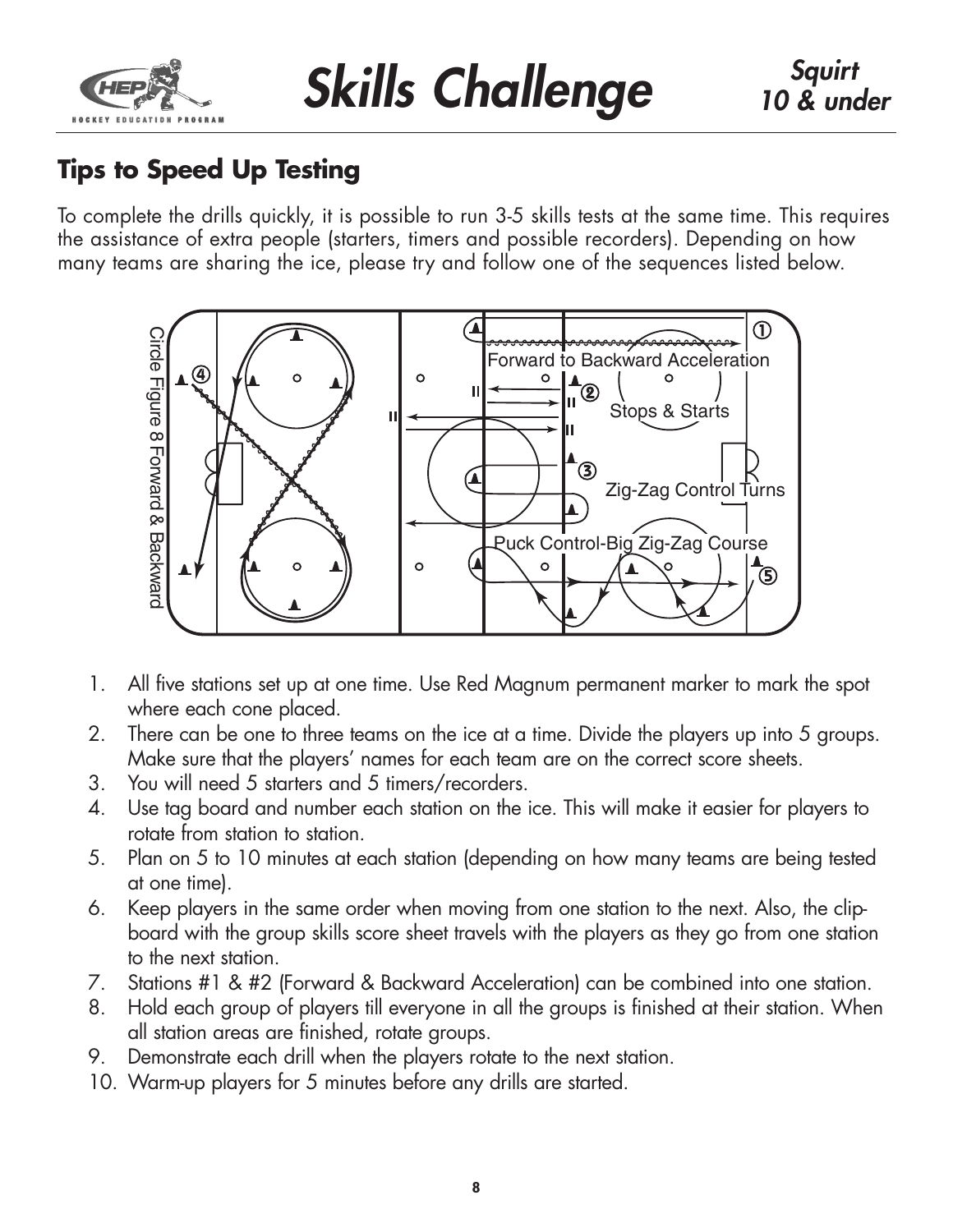

## **Skills Checklist**

### **SKATING**

#### **MITE SKILLS 8 & UNDER**

|    | <b>Forward Basic Stance</b>                                   |
|----|---------------------------------------------------------------|
|    | "Ready Position - Chest up, knees well bent, 2 hands on stick |
|    | w/no weight on the stick"                                     |
| 2. | <b>Inside Edge Control</b>                                    |
|    | "Ankles Control the Edge""Good Knee Bend of Glide Foot"       |
|    | Forward Weight & Stick Shift                                  |
|    | "Shift Weight, Stick & Hands to Bent Knee"                    |
|    | <b>Forward Power Stride</b>                                   |
|    | "Full Extension""Complete Recovery"                           |
|    | <b>Forward Start</b>                                          |
|    | "V-Start""L - Start both Right & Left"                        |
| 6. | <b>Control Stops</b>                                          |
|    | "One Foot Power Stop - L Position"                            |
| 7. | <b>Control Turn w/Crossunder Push</b>                         |
|    | "Pivot Skate - inside leg is bent"                            |
|    | "Brace Skate - outside leg is straight"                       |
|    | <b>Backward Basic Stance</b>                                  |

"One Hand on Stick Ready Position, Knees Well Bent & Butt Low"

#### **PUCK CONTROL MITE SKILLS 8 & UNDER**

#### **1.\_\_\_\_\_\_ Stick - Stance - Grip**<br>"Stick - Under Chin & No Lower than Neckline" "Stance - Stick in Front of Body, Elbows & Arms Move Freely" "Grip - Hands 6-10 Inches Apart, 'V' Formation Grip" **2.\_\_\_\_\_\_ Wrist Roll** "Roll Wrist - Enables Blade of Stick to 'Cup' the Puck" **3.\_\_\_\_\_\_\_ Split Vision**<br>
"Eyes Up, Indirectly See Puck Out of Bottom of the Eyes"<br> **4.\_\_\_\_\_\_\_\_ Basic Dribbling Skills 4.\_\_\_\_\_\_ Basic Dribbling Skills** "Lateral Dribble - In Front of Body, Short & Wide Pulls to Forehand & Backhand Sides" "Front to Back Dribble-Puck Moves Forward/Backward on Side" "Diagonal Dribble-Pull Puck from Front to Diagonally to Side" **5.\_\_\_\_\_\_\_ Forward Stride With "Pulls"**<br>Pull the Puck as wide as possible with every Stride"

**Weave & Control Pulls** "Crossover Weaving - Pulling Puck on Each Cone"

### **PASSING & RECEIVING**

#### **MITE SKILLS 8 & UNDER**

**Basic Elements "Passing: Look-Slide-Guide-Point" -** Eyes Up, Start Puck on Heel, Start Puck Near Back Skate, Sweep Puck Forward Towards Front Skate, Release Follow Through With Blade. **"Receive: Rt. Angle-Cup & Give" -** 'Rt. Angle': Move Blade to Front Skate for Receiving Pass, 'Cup': Blade is Cupped Over Puck. On Contact, 'Give': Relax the Wrist Upon Contact.

#### **2.\_\_\_\_\_\_ Forehand Pass**

"Puck is Released Smoothly with Rotation, Accurate Pass to Blade"

#### **3.\_\_\_\_\_\_ Backhand Pass**

"Puck Starts on Heel of Blade, Sweep Puck, Blade Pointing at Target After Release"

| 9.  | <b>Backward Power Stride</b>                                                                       |
|-----|----------------------------------------------------------------------------------------------------|
|     | "Push - Heel Out - Toe In to Full Extension,<br>Transfer Weight to Glide Skate, Recover Under Hip" |
| 10. | <b>Backward One Skate Stop</b>                                                                     |
|     | "Turn One Skate to Side & Stop on Inside Edge"                                                     |
|     | "At the Same Time Draw the other skate into 'L' Forward Start                                      |
| 11. | <b>Backward/Forward Turns</b>                                                                      |
|     | "Mohawk Pivots - One Skate Balance, Open Hip,                                                      |
|     | 180 degree Step Out"                                                                               |
| 12. | <b>Forward Crossovers with Crossunder Push</b>                                                     |
|     | "One Skate Balance, Knee Up-Skate Over, STRESS -                                                   |
|     | Push Inside Skate Behind & Under Outside Skate"                                                    |
|     | <b>SQUIRT SKILLS 10 &amp; UNDER</b>                                                                |
| 13. | <b>Backward Crossunder Start</b>                                                                   |
|     | "Turn Sideways & do a 'C' Cut with Outside Skate"                                                  |
|     | "Then Push Inside Skate Behind & Under Outside Skate"                                              |
| 14. | <b>Backward Crossovers</b>                                                                         |
|     | Cadence: "PUSH-CROSS-REACH" - Alternating Sides                                                    |
| 15. | _ Backward Lateral Pumps                                                                           |
|     | "Push Off One Skate Numerous Times to Move Laterally"                                              |

**7.\_\_\_\_\_\_ One Hand Puck Acceleration** One Hand on Stick, Arm Extended Straight, Push Flip/Flop" **8.\_\_\_\_\_\_\_ Attacking the Triangle**<br>"Triangle - Avoiding the area between the Skates & Stick" **9.\_\_\_\_\_\_ Forehand & Backhand Shifts**

**16.\_\_\_\_\_ Backward Lateral Crossover Steps** "Continuous Crossover Steps with Same Skate"

"Head-Shoulder-Stick Shift (Fake), Pull Puck Across & Skate)"

#### **SQUIRT SKILLS 10 & UNDER**

| "Approach the Defender at 3/4 speed, then once at<br>Defender Accelerate to Full Speed" |
|-----------------------------------------------------------------------------------------|
|                                                                                         |
| "Shift Laterally to Forehand or Backhand Side - Do 3 X-Overs"                           |
| "Use Body to Shield Puck from Opponent" 2 Techniques Used:                              |
|                                                                                         |
| Defender, Keep Skates Moving Using 'Scooter'Technique"                                  |
|                                                                                         |
| from Puck, STRESS: Accelerating After Doing Control Turn"                               |
|                                                                                         |
| "Place Puck to Side of Body Away from Defender"                                         |
|                                                                                         |

- **Stationary Passing**<br>"Pass Accurately, Smoothly & Hard"<br>**Continuous Moving Passes**
- **5.\_\_\_\_\_\_ Continuous Moving Passes** "Pass Puck Diagonally in Front of Receiver"

#### **SQUIRT SKILLS 10 & UNDER**

| <b>Indirect-Board Pass</b>                                                                     |
|------------------------------------------------------------------------------------------------|
| "Use when a Defender is Between Passer & Receiver                                              |
| Board Rebound Theory: "The Angle onto the Boards Equals the                                    |
| Angle Off the Boards"                                                                          |
| Flip-Saucer Pass<br>"A Quick-Forceful-Forward-Upward Motion of the Blade"                      |
|                                                                                                |
| "Puck Motion from Heel to Toe of Blade at Release"                                             |
| <b>Receiving Pass In Skate</b><br>"Skate Closest to Pass is Flat on Ice & Angled to Deflect to |
|                                                                                                |
| $\mathsf{Stich}''$                                                                             |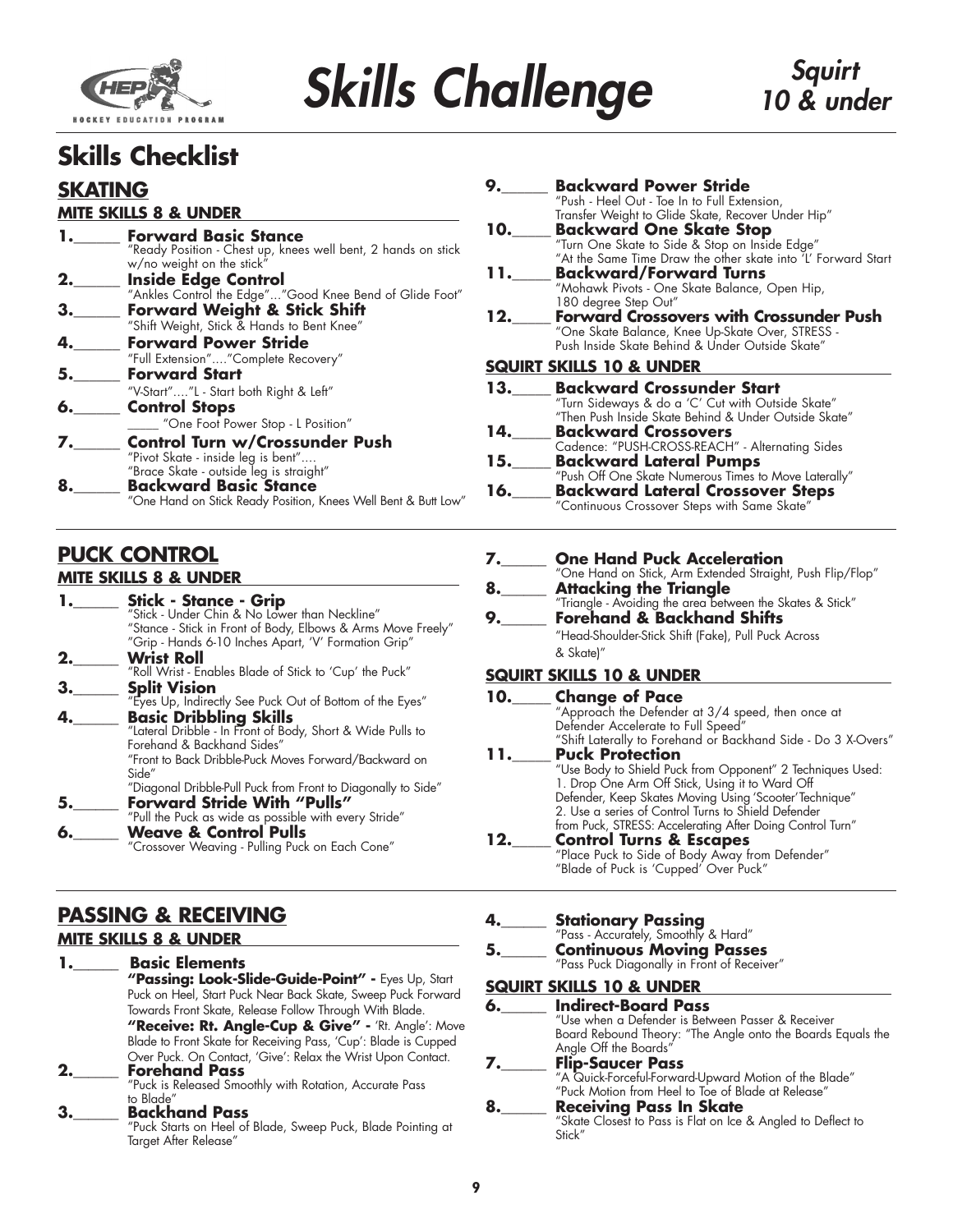

**Skills Challenge Skills Squirt** 

# **Skills Checklist - Continued**

## **SHOOTING**

#### **MITE SKILLS 8 & UNDER**

#### **Mechanics of Shooting**

- Start Puck on Heel to Middle of Blade
- Start Puck Towards Back Skate (wt. on back leg)
- Release Puck at 90 degree angle to Net
- Lower Arm Provides the Pushing Action
- Upper Arm Provides the Pulling Motion
- Force Exerted on Stick is Forward & Downward
- Stress the Technique of the Shot (young players will have difficulty in strength for speed & power)
- Follow Through Towards Net, Be Ready for Rebound

#### **2.\_\_\_\_\_\_ Forehand Sweep Shot**

"Body at 45 degree angle to net, Hands 12-15 inches apart, Blade Cupped Over Puck, When Sweeping Puck Forward - Transfer Wt. From Back to Front Leg"

#### **3.\_\_\_\_\_\_ Backhand Sweep Shot**

"Puck at Side of Body Behind Back Skate, Blade Cupped Over Puck, Sweep Puck Forward - Weight Transfer to Front Skate, Upper Body Rotates Quickly"

#### **CHECKING MITE SKILLS 8 & UNDER**

#### **1.\_\_\_\_\_\_ Poke check**

"Stick Hand/Arm Held Close to Body, Extend Stick Contacting Puck, DO NOT LUNGE! Finish Check Sliding Stick Between Attacker's Legs, then Block Out"

#### **2.\_\_\_\_\_\_ Stick Lift**

"Approach Puck Carrier Behind & Side, Skate with PC, Slide Stick Under PC's Stick & Lift Quickly,

#### Retrieve Puck" **3.\_\_\_\_\_\_ Stick Press**

"Close 1 on 1 Situation, Place Stick Over Lower Part of Opponent's Stick, Press Down Hard"

#### **4.\_\_\_\_\_\_ Angling**

Key Elements:

a. The checker must learn to play the angles of pursuit

- b. Stick on Stick, Body on Body
- c. Play Through Opponent's Hands this allows you to get the puck while separating the PC from the puck
- d. Quick Acceleration is important once the PC is contained
- e. Continue to skate when close to the PC DON'T GLIDE

### **TEAM PLAY**

#### **1.\_\_\_\_\_\_ Defensive Team Play**

- Team Skills Key Elements:
- 1. Forecheck: 1-2-2
- 2. "D" Zone: Box Plus One

#### **SQUIRT SKILLS 10 & UNDER**

#### **4.\_\_\_\_\_\_ Screen & Deflections**

Screen: "Stand 1 Stick-Length in Front of Goalie, Tripod Stance"

Deflect: "Keep Blade Flat on Ice & Rotate Blade to Deflect Puck A Different Direction"

#### **5.\_\_\_\_\_\_ Flip Shot**

"Wide Grip on Stick, Bend Nearest Knee & 'Scoop' up Puck on Toe Portion of Blade, Blade is Propelled High into Air"

#### **6.\_\_\_\_\_\_ Rebounds**

"Anticipate Rebound Path of Shoot, Stick on Ice, Weight on it, Drive The Rebound Shot High into Net"

#### **SQUIRT SKILLS 10 & UNDER**

#### **5.\_\_\_\_\_\_ GAP Control Pressure**

Backward: "Close Gap on Puckcarrier as quickly as possible, but Maintain Speed, Force Opponent to Outside"

Forward: "Approach on Angle, Close Gap Quickly to Finish Check"

#### **6.\_\_\_\_\_\_ Backcheck**

"Take Inside Position, Must Use 'Swivel Head', Stay in Stick Contact, Angle Opponent to Outside"

#### **7.\_\_\_\_\_\_ Coverage in Defensive Zone**

"Stay Between Opponent & Goal, Maintain Stick or Body Contact"

#### **2.\_\_\_\_\_\_ Offensive Team Play**

Team Skills Key Elements:

- 1. 2 Quick Passes When Breaking Out: Basic Breakouts -
- D to W, D to C, D to D to W, D Counter
- 2. Neutral Zone Forwards in all 3 Lanes
- 3. Entering Offensive Zone, Basic Plays:
	- Puckcarrier Drive the Net, Trail Pass, Double Drive with Weakside Trail
	- Trianglization once Inside Attack Zone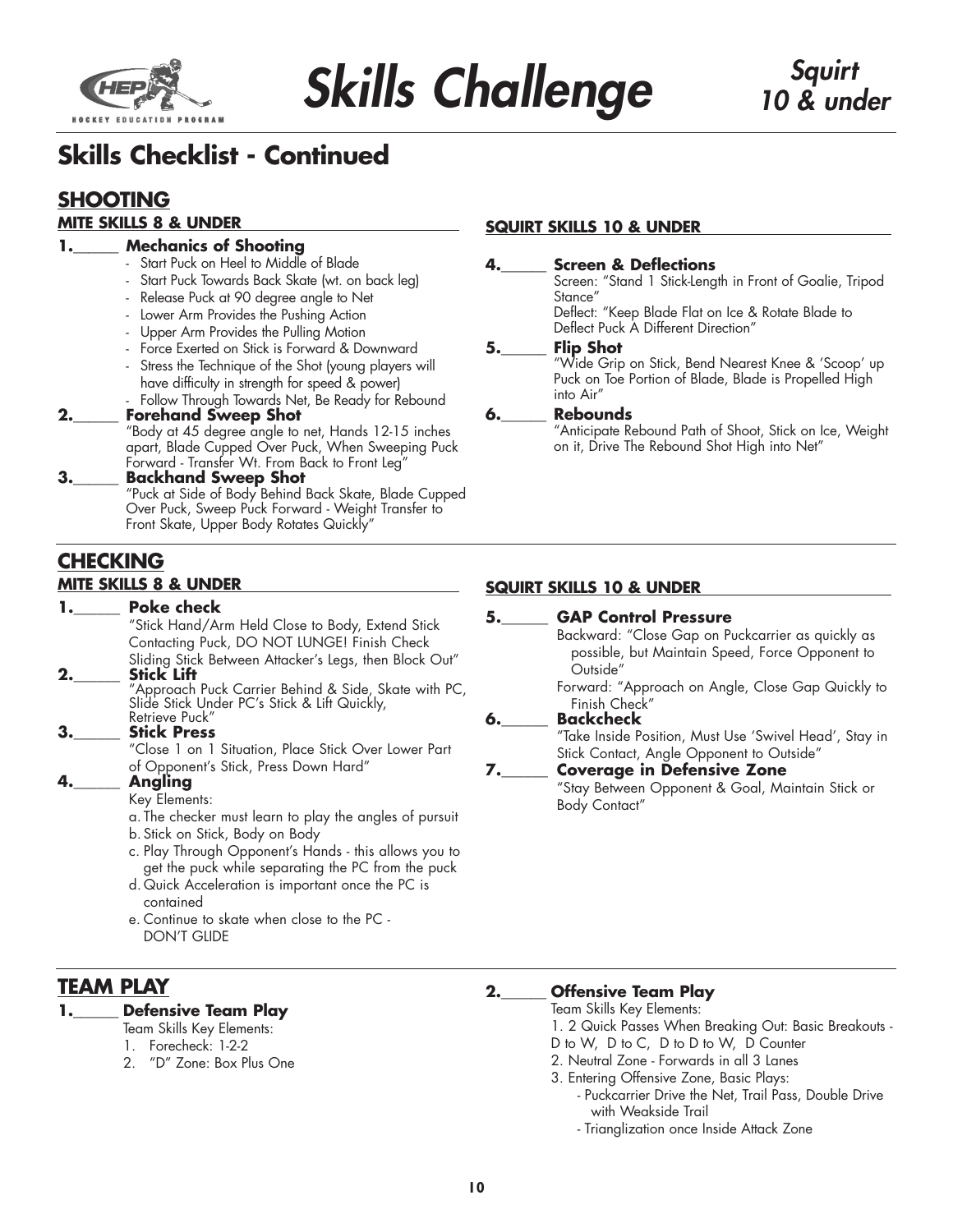

# **Goalie Skill Testing Procedure**

- 1. Goalies must wear full protective equipment, including helmet and facemask, for all tests.
- 2. Before doing the test, explain and give a demonstration.
- 3. Have a Starter at the starting position and signal the start with a whistle or drop of an arm.
- 4. Where pylons are positioned, use Red Magnum permanent marker to mark exact location. Make sure goalies skate right up to the pylon as outlined in each test.
- 5. *Goalies must always do their moves in the goalie stance (goalie ready position). Stick on ice, catch glove open to side, knees bent, and head up.*
- 6. If goalie falls or loses puck on first attempt, let them repeat. If goalie falls or loses puck on second attempt they must get up and complete the test.
- 7. Make sure the goalie does not slow down until after they have crossed the finish line.
- 8. The timer starts the watch when the goalie begins movement and stops the watch as soon as they cross the finish line.
- 9. To ensure uniform accuracy, time must be recorded to hundredths (x.xx) of a second.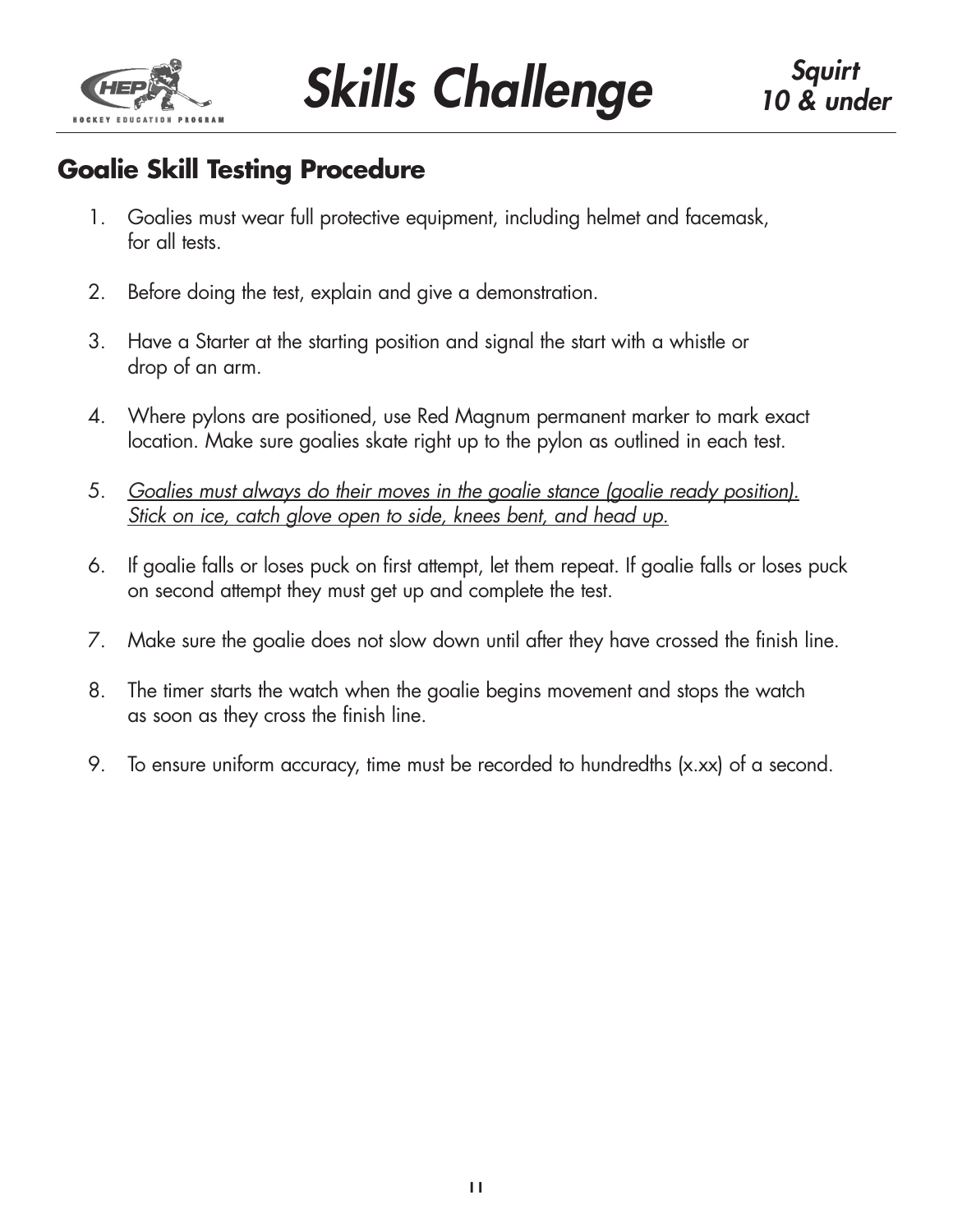



## **Goalie Skill Test #1 - Forward Figure 8 with "C" Cuts**



## **Forward Figure 8 with "C" Cuts**

- 1. Distance Figure "8" pattern on two face-off circles at one end of rink. Place pylon for start at hash mark and at same circle put finish pylon at bottom of circle.
- 2. Starter at Start Line & Timer at Finish Line.
- 3. Goalie starts with both skates behind the start line. Stay in goalie stance going forward doing "C" Cuts following the circle making a figure 8.
- 4. Timer stops watch when Goalie's first skate crosses the finish line.
- 5. Goalies will have 2 attempts at this test. Record both scores.

# **Goalie Skill Test #2 - Backward Figure 8 with "C" Cuts**



# **Backward Figure 8 with"C" Cuts**

- 1. Distance Figure "8" pattern on two face-off circles at one end of rink. Place pylon for start at hash mark and at same circle put finish pylon at bottom of circle.
- 2. Starter at Start Line & Timer at Finish Line.
- 3. Goalie starts with both skates behind the start line. Stay in goalie stance going backward doing "C" Cuts following the circle making a figure 8.
- 4. Timer stops watch when Goalie's first skate crosses the finish line.
- 5. Goalies will have 2 attempts at this test. Record both scores.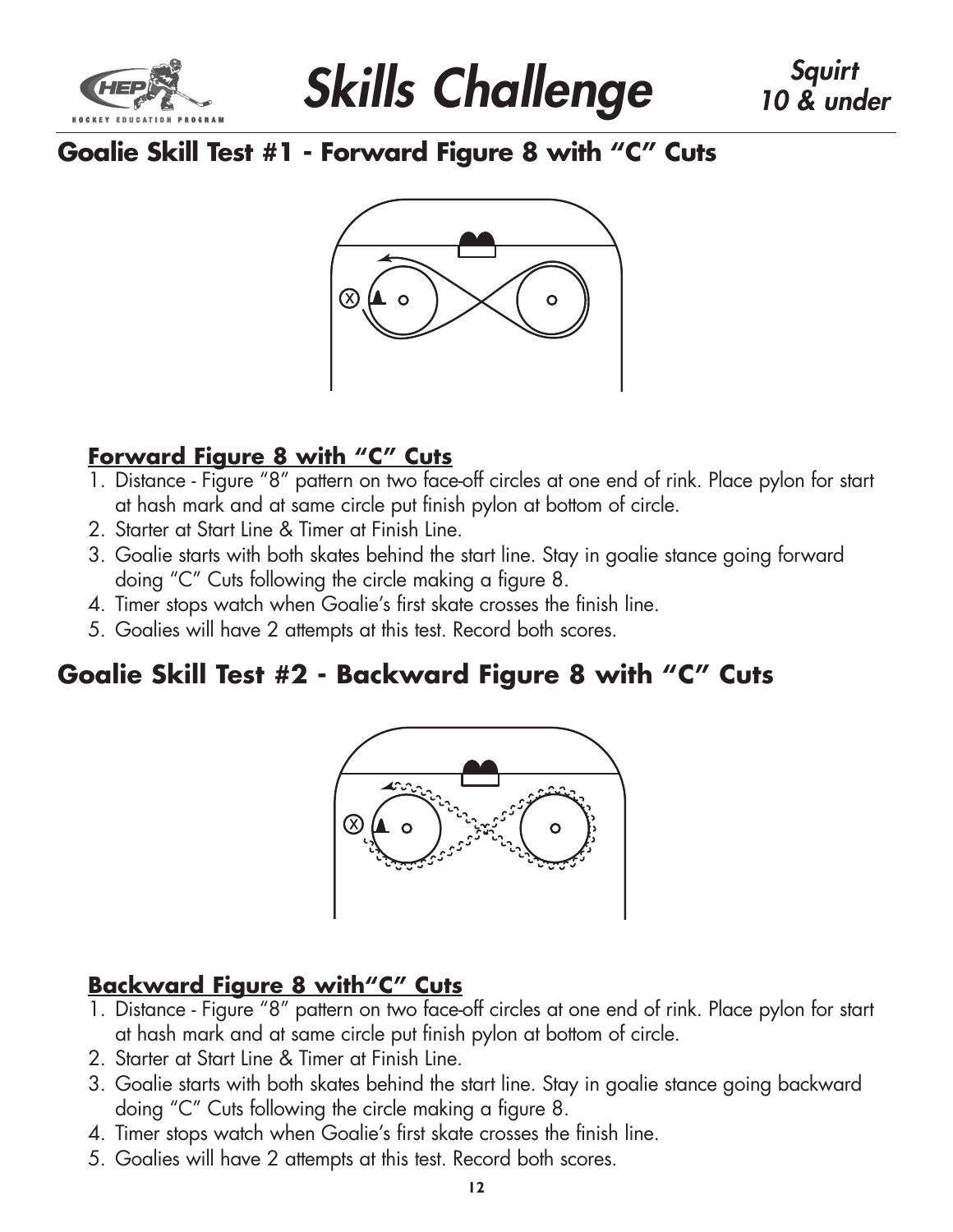

# **Goalie Skill Test #3 - Shuffle Step Around Top of Crease**



Note: Front skate must go over goal line before going back around.

## **Shuffle Steps Around Rectangle Goal Crease**

- 1.Distance Follow rectangle goal crease.
- 2.Starter & Finisher at Start/Finish Line.
- 3.Goalie Starts with both skates behind the goal line, facing side boards and outside the goal crease line.
- 4.Goalie does shuffle steps around rectangle goal crease and then back to finish (always facing out from crease).
- 5.Timer stops watch when goalie's first skate crosses the finish line.
- 6.Goalies will have 2 attempts at this test. Record both scores.

## **Goalie Skill Test #4 - "X" Drill Pipe to Pipe then Diagonally**



## **"X" Drill - Pipe to Pipe then Out Diagonally**

- 1.Distance 10 feet from top of crease arch in line with face-off dot. Place pylon on each side of goal on diagonal.
- 2.Starter/Timer stands on goal line to side of goal.
- 3.Goalie starts with body and skates hugging on goal post.
- 4.Goalie does shuffle steps to other post, then pivots and does forward "C" cuts out to cone on diagonal on opposite side. Goalie then does backward "C" cuts backs in to post, then does goes pipe to pipe (shuffle step) then out diagonal to opposite cone - back into post - then go pipe to pipe and repeat the sequence one more time. Goalie must finish going pipe to pipe.
- 5.Timer stops watch when goalie's first skate hits post.
- 6.Goalies will have 2 attempts at this test. Record both scores.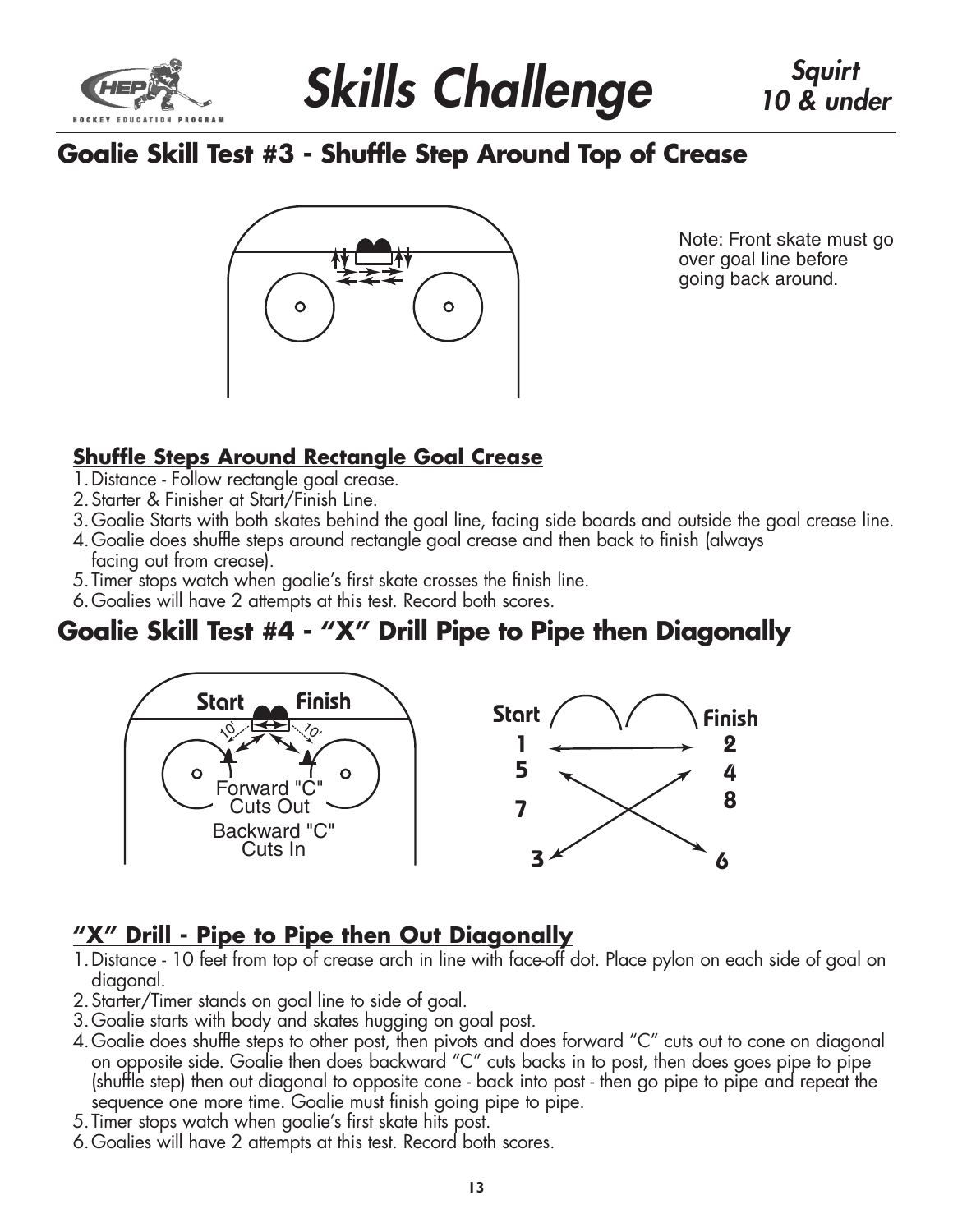

# **Goalie Skill Test #5 - 5 Puck Backhand Clear Pass**



## **5 Puck Backhand Clear Pass**

1.Start by putting 5 pucks on goal line each 3 feet apart.

2.Start at first puck and finish at last puck.

3.Goalie squares up to puck #1 in Goalie Stance.

4.Goalie does one hand backhand clear to boards on puck #1, then immediately moves to 2nd puck and squares to puck #2 and does one hand backhand clear to boards. Continue moving squaring up & backhand clear with each puck.

5.Timer stops watch when goalie clears #5 puck and it hits the back boards.

6.Goalies have 2 attempts at this test. Record both scores.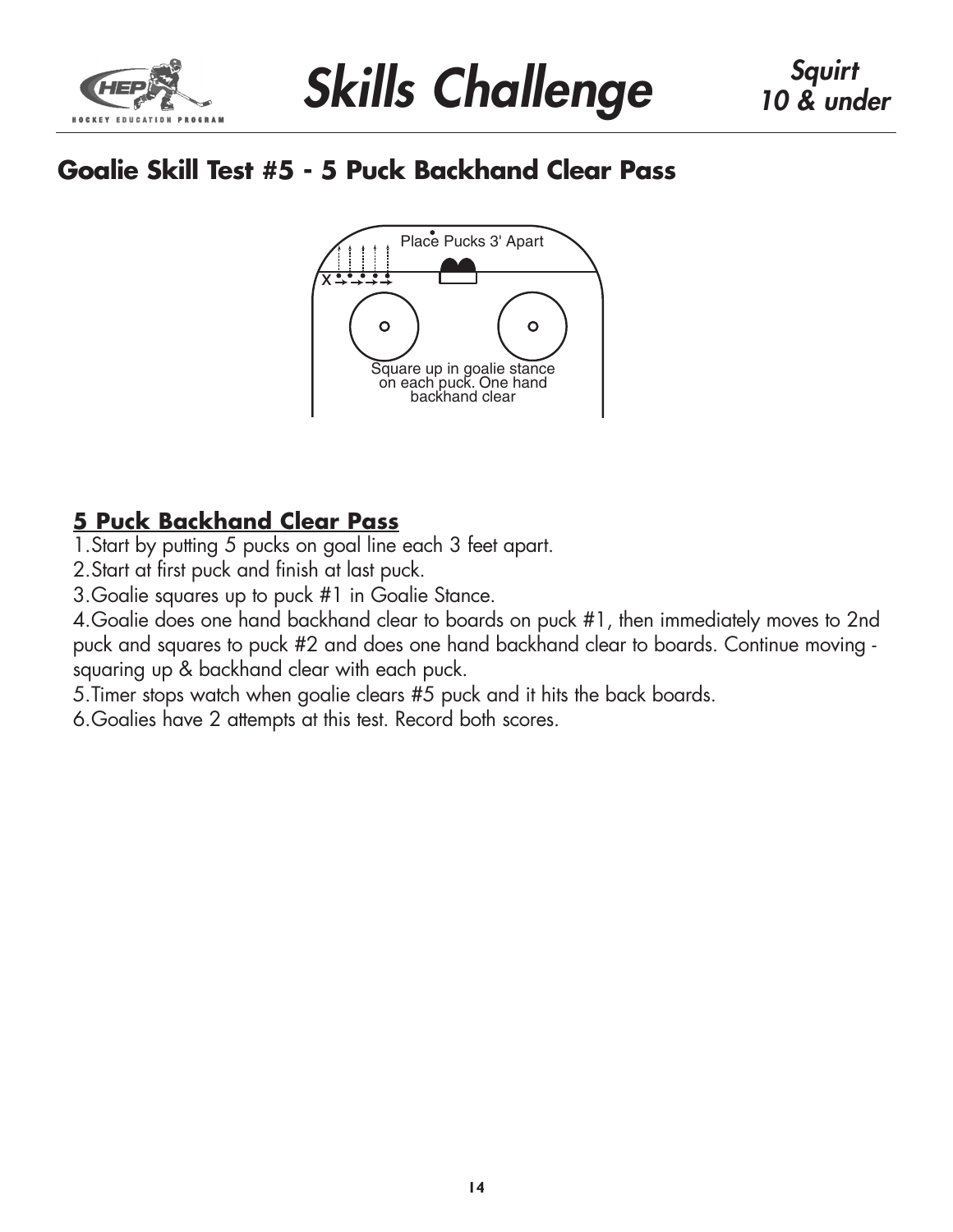

# **Skills Challenge Skills Squirt**

# **Goalie Skills Checklist**

### **MITES - 8 & Under**

#### **1.\_\_\_\_\_\_ Basic Stance**

"Skates Shoulder Width Apart & Knees Bent".... "Hands Ahead of Body".... "Stick Blade Flat, Ahead of Skates"

**2.\_\_\_\_\_\_ Forward & Backward Movement - "C" Cuts** "Shift the weight from inside edge of one skate to

> the other" "Stay low, glove up, stick down, eyes on puck" "Stopping - Slight snowplow stop with one skate"

"Always keep Body Square to Puck"

#### **3.\_\_\_\_\_\_ Stick Save**

*Directly at Goalie* - "Position Stick 4-6 inches in front of skate"

"Stay standing & relax, let the puck come to the stick" "As the puck contacts stick CUSHION the shot, No Rebound"

*Shot Just To The Side* - "Move stick to one side & back up the stick with skate turned".... "Stick arm works as a steering wheel & deflects shot to the side"

### **SQUIRTS - 10 & Under**

#### **6.\_\_\_\_\_\_ Parallel Shuffle**

"Stay Compact & Low".... "Lateral shuffle steps are short".... "Stick moves with lead leg, blade on ice, cover opening between the skates"

#### **7.\_\_\_\_\_\_ Lateral T-Glide**

"Point lead skate in direction wanting to go".... "push off with the other skate".... "The two skates form the letter T" "Lead with the stick, keeping stick on ice"

#### **8.\_\_\_\_\_\_ Pivots to Post**

"Shooter goes to one side - Goalie pivots body to face shooter at a right angle"

"Most of the time - Pivot & Parallel Shuffle to Post"

#### **9.\_\_\_\_\_\_ Telescoping**

"Challenging the Shooter - Movement forward toward the puck to reduce the body movement required to protect the goal"

#### **10.\_\_\_\_\_ Skate Save**

"Shot Just to Side - Stand Up Skate/Stick Save - Make save with stick but back it up with skate save (rotate toe of skate to outside)"

"Shot Heading for Corner of Goal - Split Skate Save - Leg away from shot, drop knee going laterally to puck side, strongside skate arcs out laterally with entire blade staying on ice, stick backs up behind heel of skate making the save"

#### **11.\_\_\_\_\_ Leg Pad Save**

"Cushion shot on the leg pad, Raise buttocks slightly, thus straightening the knees slightly, it is important that this occurs just when the puck hits pad"

"Shot To One Side - Kick the puck with the leg pad, following through to direct it to the corner or side board"

#### **Catch Glove Save**

"Basic Position - Glove open, around knee high, ahead of body, filling open net" "Shift body weight towards shot, eyes follow puck into glove"

#### **5.\_\_\_\_\_\_ Blocker Glove Save**

"Basic Position - Stick Glove held at knee height, balanced with the catching glove on the other side" "Hard shots - Deflect shot to corner by turning the wrist to outside at the moment of contact" or "On Slower Shots - Bring Catch Glove across & trap shot against the stick glove"

#### **12.\_\_\_\_\_ Body Save - Body Trap** "Position Upper Body (Chest & Stomach) in front of Puck" "Bring both arms in to trap the puck against the body" **13.\_\_\_\_\_ Stacking Pads & Recovery** "Desperation Save - Obtain as much height as possible with pads, stack one pad on top of the other and use the top arm to increase the height of the wall, bottom arm flush to ice" **14.\_\_\_\_\_ Half "V"** "Drop the leg pad closest to the shot flat on the ice, upper body is upright & square to puck, stick blade on ice & moves to puck side covering the opening between the pads" **15.\_\_\_\_\_ "V" Drop** "Drop to inside of knees & lower legs by fanning out the skates to the side, pads must be flush to ice" "The upper body must remain upright with the glove open above the pad" "Stick blade is flat on the ice, covering up the "5" hole between the pads" **16.\_\_\_\_\_ Control Rebounds** "Cushion the puck with stick save or pad save" "Drop to knees & have stick out in front to protect puck from being knocked into goal" "Place catch glove over top of puck" **17.\_\_\_\_\_ Playing the Angles** "Goalie is out of net when the puck is in front" "Goalie must be in middle of angle & centered on puck" "Maintain the basic stance & squared to puck" "Cut down shooter's vision of the net"

"Never give the shooter the short side"

"Play the puck, not the shooter's body"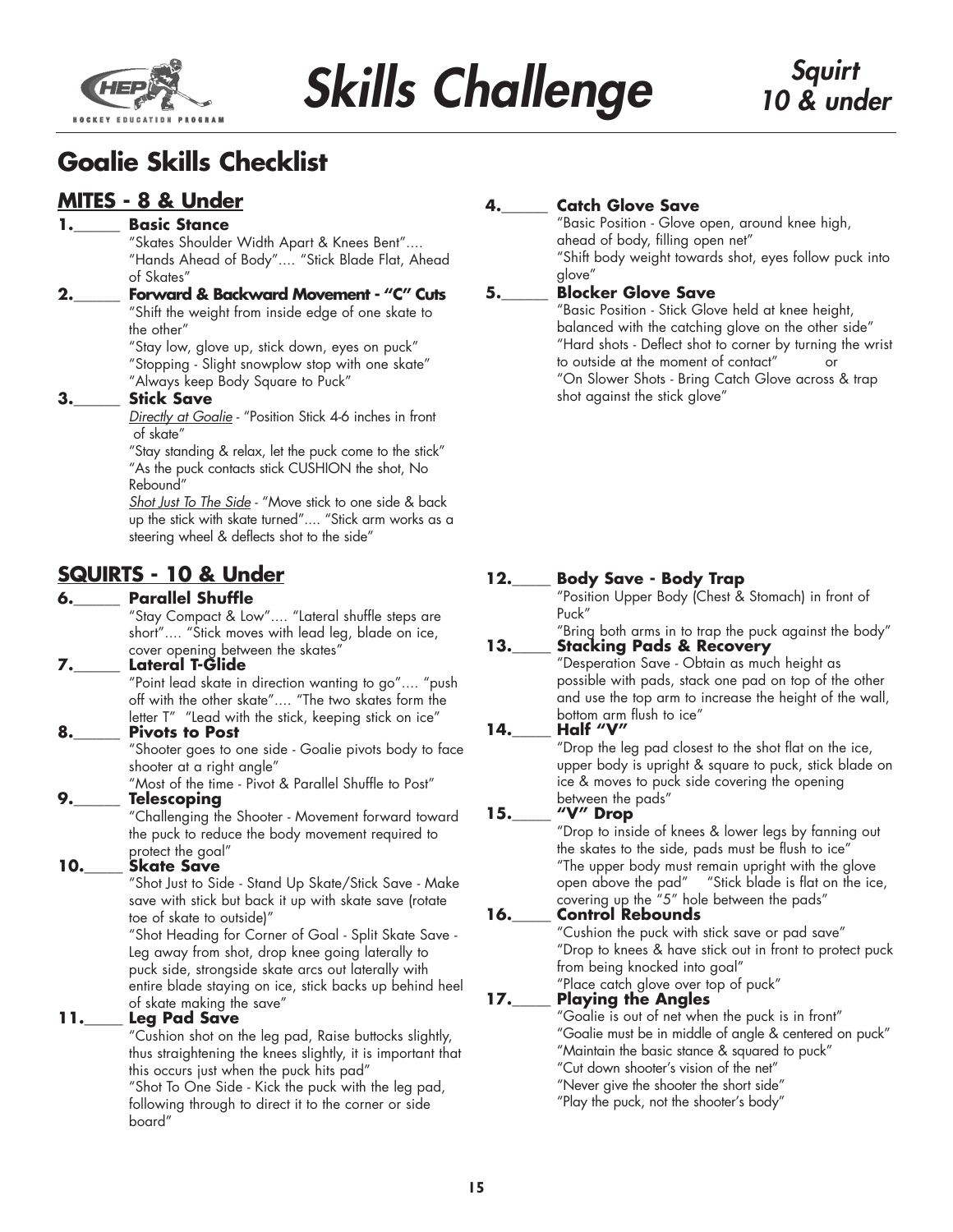

**Skills Challenge Skills Skills Squirt** 

# **Coaching Tips**

- 1. Plan practices in advance. Share your plan with your assistants.
- 2. Strive for a practice to game ratio of two or three practices to one game.
- 3. Make best use of the ice by using multiple stations. Keep as many players moving as possible.
- 4. Keep drills short in duration and change drills every 5 to 7 minutes.
- 5. Players should execute the drill a minimum of 4 times.
- 6. Use a white board to explain and diagram the drill.
- 7. If a drill isn't working, scrap it and go on to the next drill.
- 8. Be patient and positive.
- 9. Use the KISS principle (Keep It Simple Silly).
- 10. Use Fun Games, Cross-Ice Scrimmages and Small Area Games as alternatives to drills, which at the same time will develop skills and creativity. Always end practices with one of these.